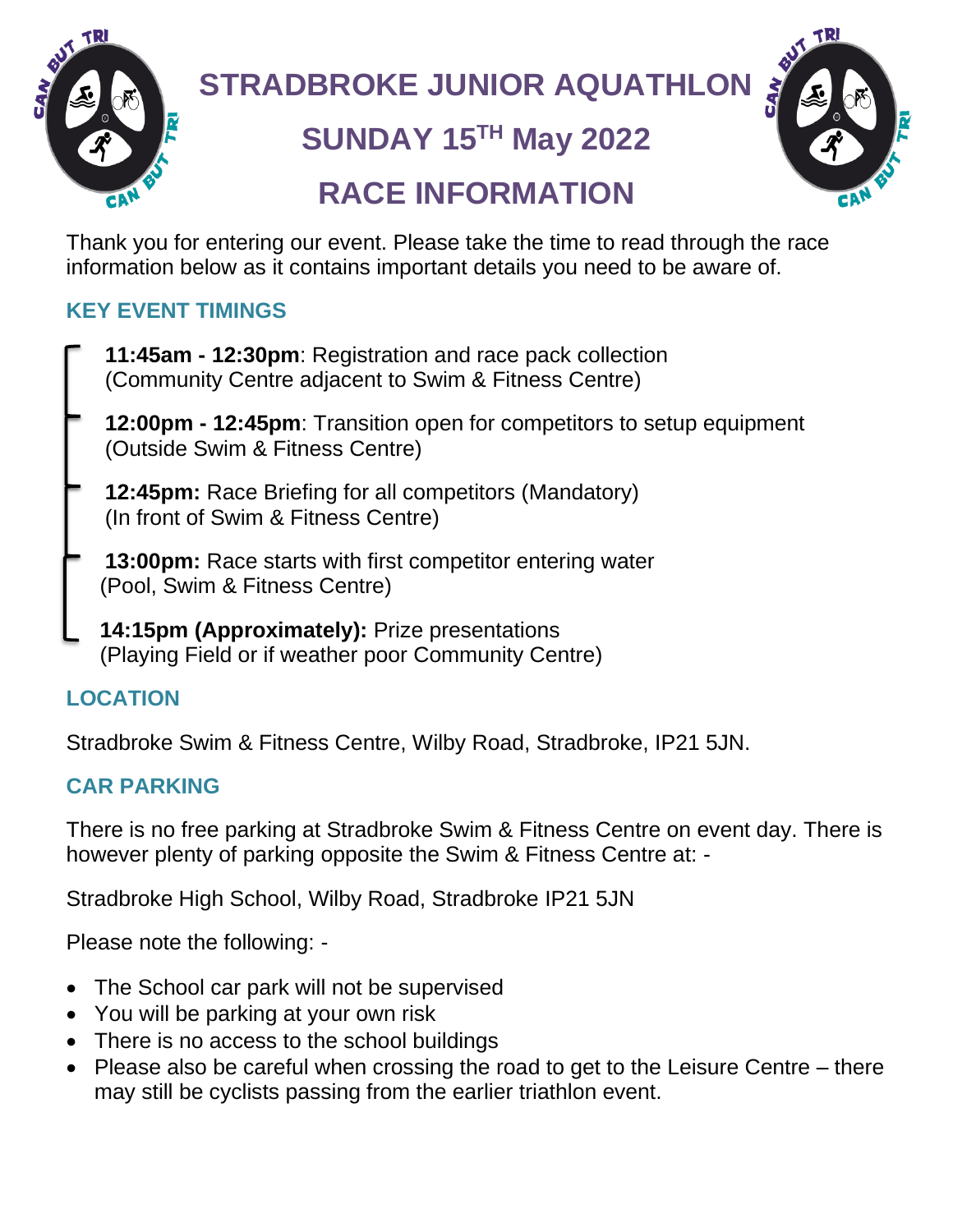#### **REGISTRATION**

Registration will take place in the Community Centre adjacent to the Leisure Centre. Signs will be posted directing you.

For Triathlon England members, you will need to show your race licensee before receiving your race pack. If you are unable to produce your license you will need to pay a £1 day license fee in cash for insurance purposes.

For those who purchased a Triathlon England day license when entering, we will have a record of this.

You will be given a race pack that will include: -

- Race number
- Timing chip

You will be told your start time.

Your number will also be written on your right arm for identification purposes.

Personal details should be completed on the back of the race number.

The race number needs to be worn on your front for the run section of the race (either using a number belt or pinned on a T-shirt put on after the swim in transition).

The timing chip must be secured around one ankle. **Please note: you must not lose the timing chip before starting and it needs to be returned after finishing otherwise the timing company will charge you a fee for this!**

## **TRANSITION AREA**

After collecting your race pack at registration please make your way to the transition area to set out your equipment (shoes, race belt, clothing etc.). Transition will be situated between the Community Centre and the Swim & Fitness Centre.

Set up in plenty of time and only leave in transition what you require for the race.

**Please note:** Only competitors and marshals will be allowed in the transition area.

Marshals will be available to help, however competitors should familiarize themselves with the layout of transition, run exit, directions etc. prior to the start.

#### **EVENT FORMAT**

**Please be at poolside at least 10 minutes before you allotted start time.**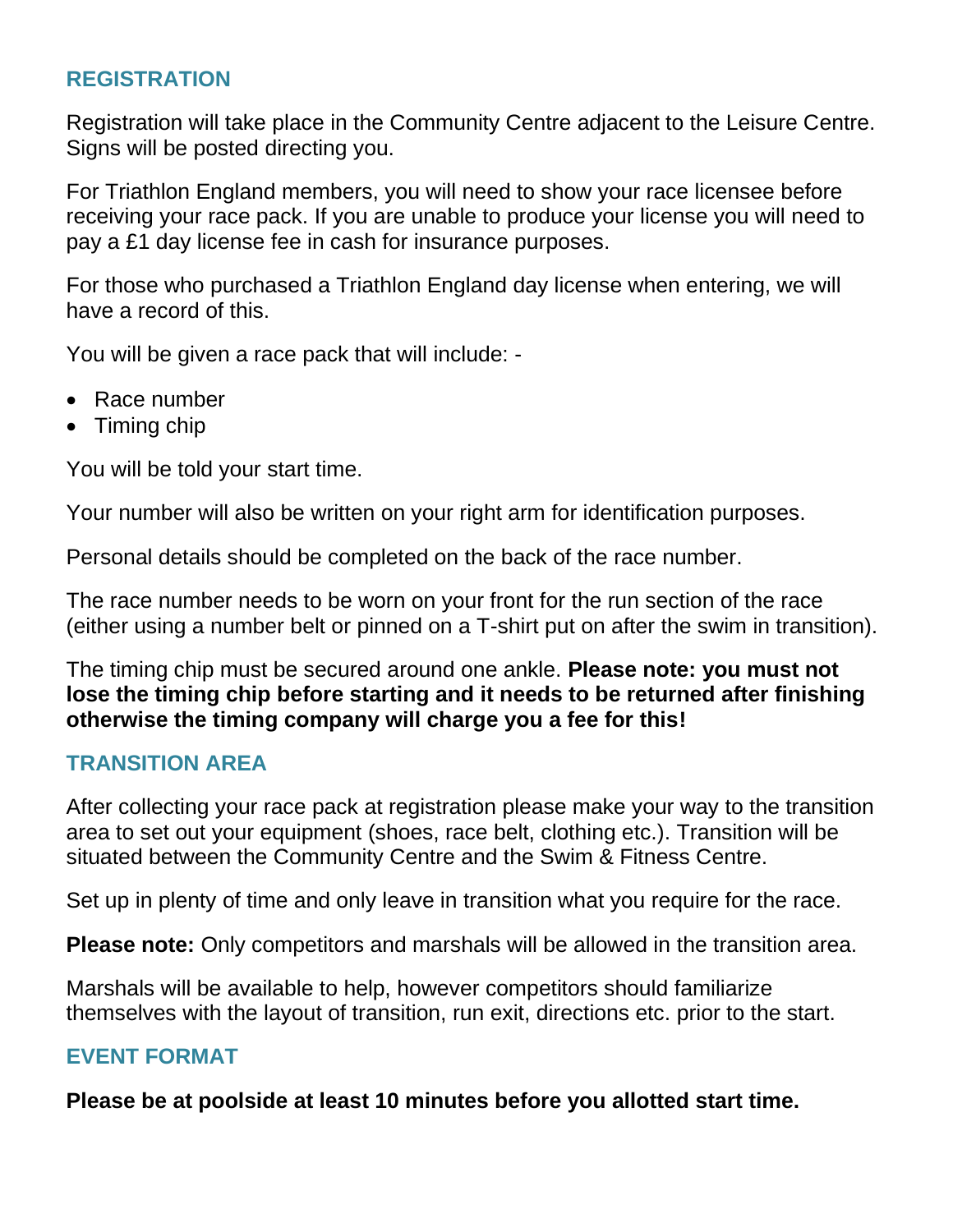#### **Due to the limited space available only competitors, event and Leisure Centre staff are allowed on poolside - no spectators please.**

Make sure your timing chip is securely fastened around one ankle.

The event will commence at 13:00pm

Tristar Start entrants will compete first, followed by Tristar 1, 2, 3 and Youth groups with a short gap between each category.

The start order in each group will be based on competitors estimated swim time provided when entering, with the fastest swimmers going off first.

**Swim:** Entrants will start at 30-second intervals, completing 2 lengths in each lane (dipping under lane ropes to work their way across the pool where needed).

**Transition:** Please be careful on exiting the water as your balance may be impaired and the floor is likely to be wet. Make your way outside to transition and prepare for the run section. Shoes must be worn for the run. Please do not leave transition without covering your top half and your race number must be displayed to the front.

**Run:** The run route is on a narrow running track following the boundary of the playing field and on a section of grass. Please note that wet weather leading up to the race or on event day could make the course slippery/muddy.

The race distances are as follows: -

| <b>Swim</b>           |                  | Run            |
|-----------------------|------------------|----------------|
| <b>Tristar Start:</b> | 40m (2 lengths)  | 500m (1 lap)   |
| Tristar 1:            | 120m (6 lengths) | 1500m (3 laps) |
| Tristar 2, 3 & Youth: | 160m (8 lengths) | 2000m (4 laps) |

It is the sole responsibility of the competitor to complete the required number of lengths/laps. There will be a timing mat at the lap point.

#### **Please note: Spectators will not be able to run with their child (including in the finish chute).**

The race will be held in accordance with British Triathlon Federation rules and is fully permitted by the Governing Body for the sport.

#### **CHANGING FACILITIES**

Changing rooms will be available both wetside and dryside in the Leisure Centre.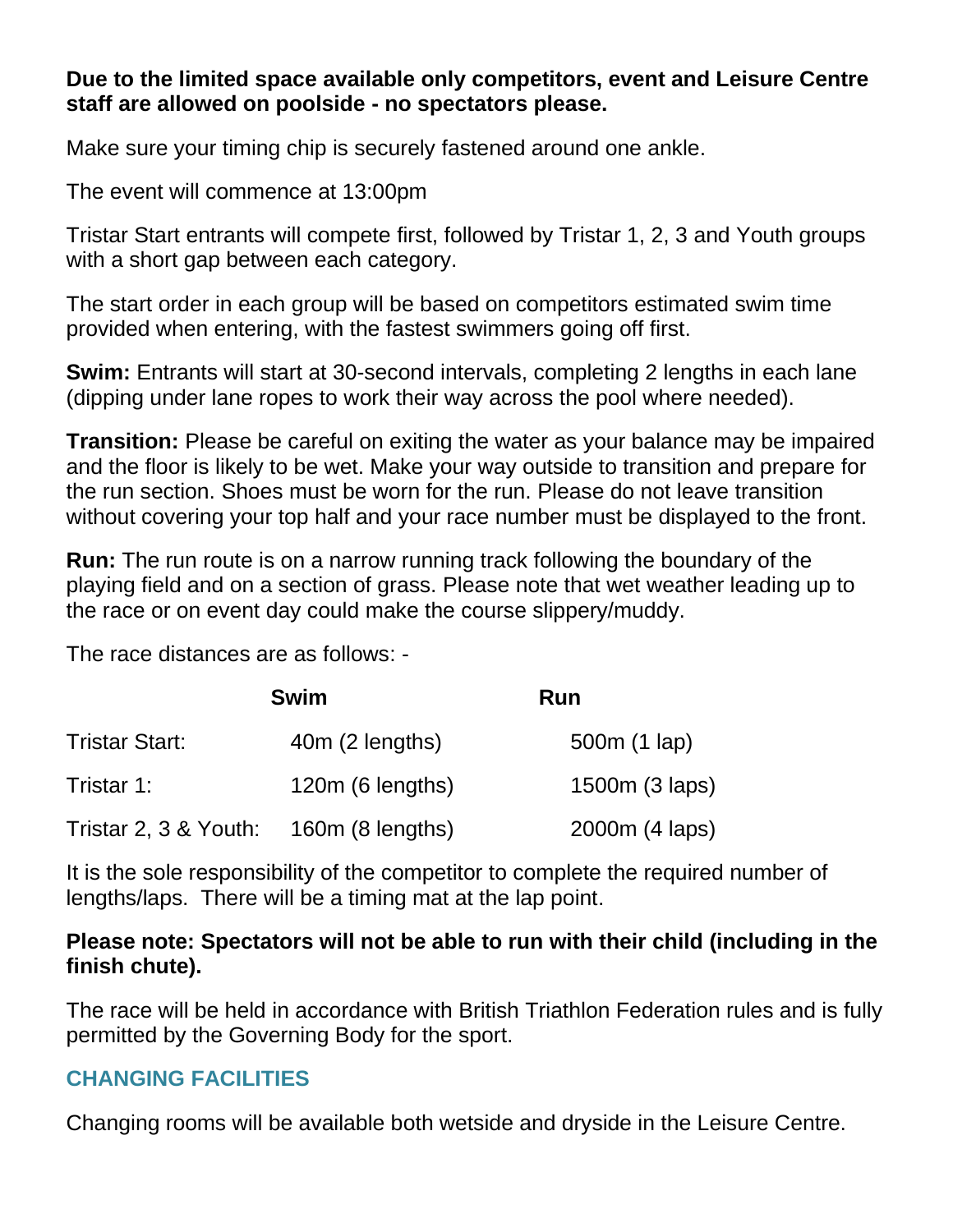In compliance with safeguarding regulations, access to the wetside changing rooms will be restricted to children competing in the event and leisure centre staff only from 12:00pm onwards.

We recommend your child uses the wetside changing rooms. However, if your child requires your help getting changed the accessible changing room and the dryside changing rooms will be available but access will be open to the public. All changing rooms have toilets and showers.

There will not be a bag drop in operation, please plan carefully where you will store items not required during the event. Lockers are available within the changing areas and require a £1 coin.

#### **REFRESHMENTS**

There will be water available at the finish.

Other refreshments can be purchased on site from various stalls or in the Swim & Fitness Centre.

#### **COLLECTING KIT FROM TRANSITION**

Transition will be open for you to collect your kit after all the competitors have completed the swim section.

#### **RACE RESULTS**

Over-all results will be available as soon as possible once the last competitor has completed the course. This will be in the form of over-all time and finishing position before the prize presentations.

Full results with split times will be available via our website [www.canbuttri.co.uk](http://www.canbuttri.co.uk/) and a link posted on our Facebook page shortly after the event.

#### **PRIZES**

All finishers will receive a medal as they cross the line.

The top 3 male and female in each age group will receive a trophy.

Presentation of trophies will take place as soon as possible after the results are completed. If you think you may have won a prize for your category, please stay for the presentations or nominate a friend to collect it for you. Prizes must be collected on the day and cannot be posted.